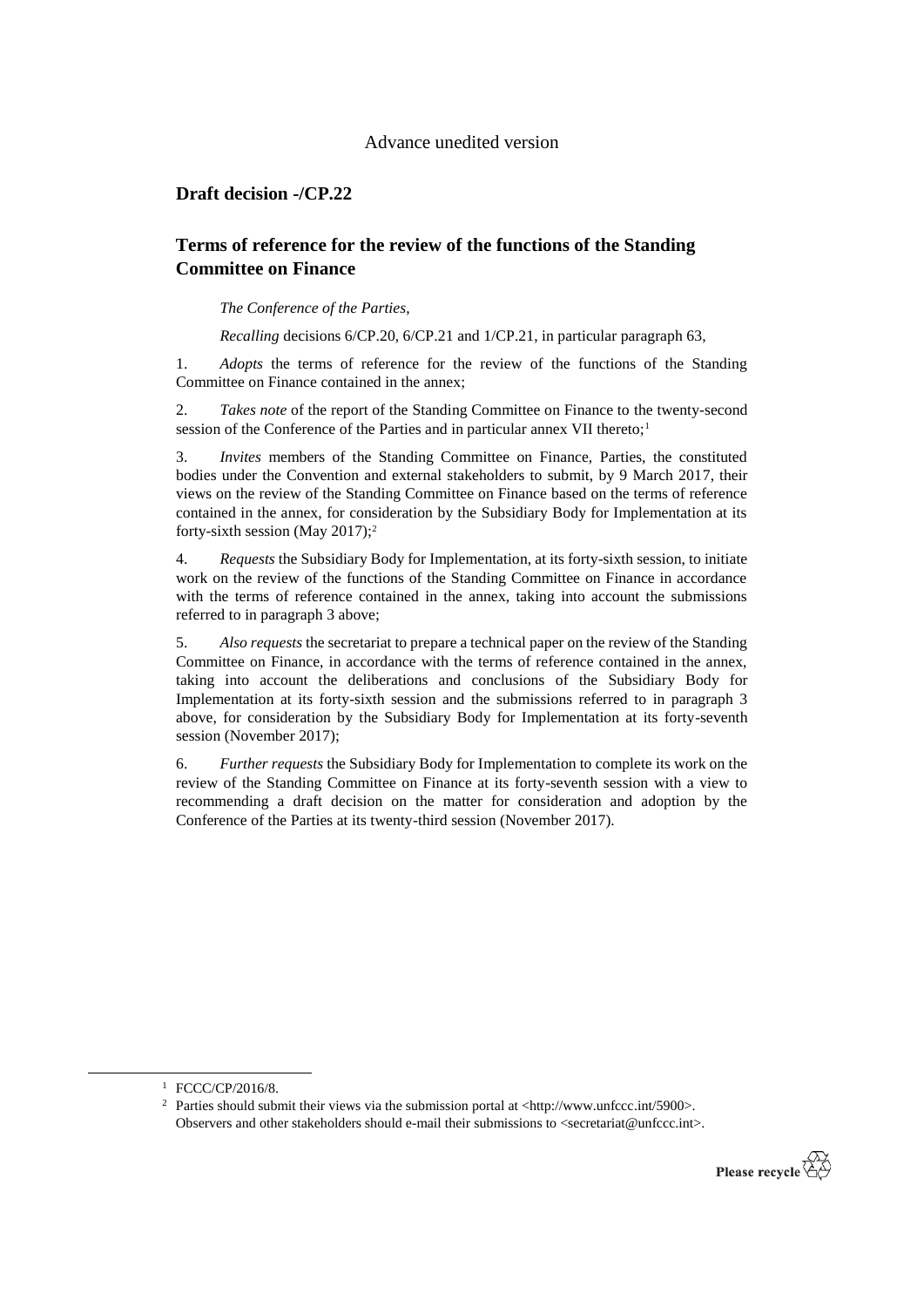#### **Annex**

# **Terms of reference for the review of the functions of the Standing Committee on Finance**

#### **A. Objective**

1. The objective of the review of the Standing Committee on Finance (SCF) is to review the functions of the committee, with a view to:

- (a) Strengthening the work of the SCF, as appropriate;
- (b) Identifying opportunities for increased efficiency and effectiveness;

(c) Informing Parties on the extent to which the existing activities and working modalities of the SCF will fulfil its mandate to serve the Paris Agreement in line with decision 1/CP.21, paragraph 63;

(d) Taking into account interrelated review processes, such as the sixth review of the Financial Mechanism.

#### **B. Scope**

2. The scope of the review will cover the progress made to date and lessons learned in the fulfilment of the mandate of the SCF to assist the Conference of the Parties (COP) in the exercise of its functions with respect to the Financial Mechanism. In this context, the review should:

- (a) Be based on the current mandate and functions of the SCF;
- (b) Be informed by the work on climate finance conducted by other entities;

(c) Examine whether any gaps exist in the delivery of the work of the SCF and how they can be addressed.

3. The review should address the following elements:

(a) Assessment of the extent to which the SCF has effectively delivered on its core functions and mandated activities as outlined in decision 2/CP.17 and other relevant decisions and, in this regard, taking stock of past achievements of the SCF in terms of its concrete outputs and how they have been utilized;

(b) Identification of the potential need for reorientation or reprioritization of the existing functions of the SCF;

(c) Assessment of whether the working modalities of the SCF, including the participation of its members, are fit-for-purpose for carrying out its functions;

- (d) Quality of outputs;
- (e) Linkages with the constituted bodies under the Convention;
- (f) Relations with relevant external stakeholders.